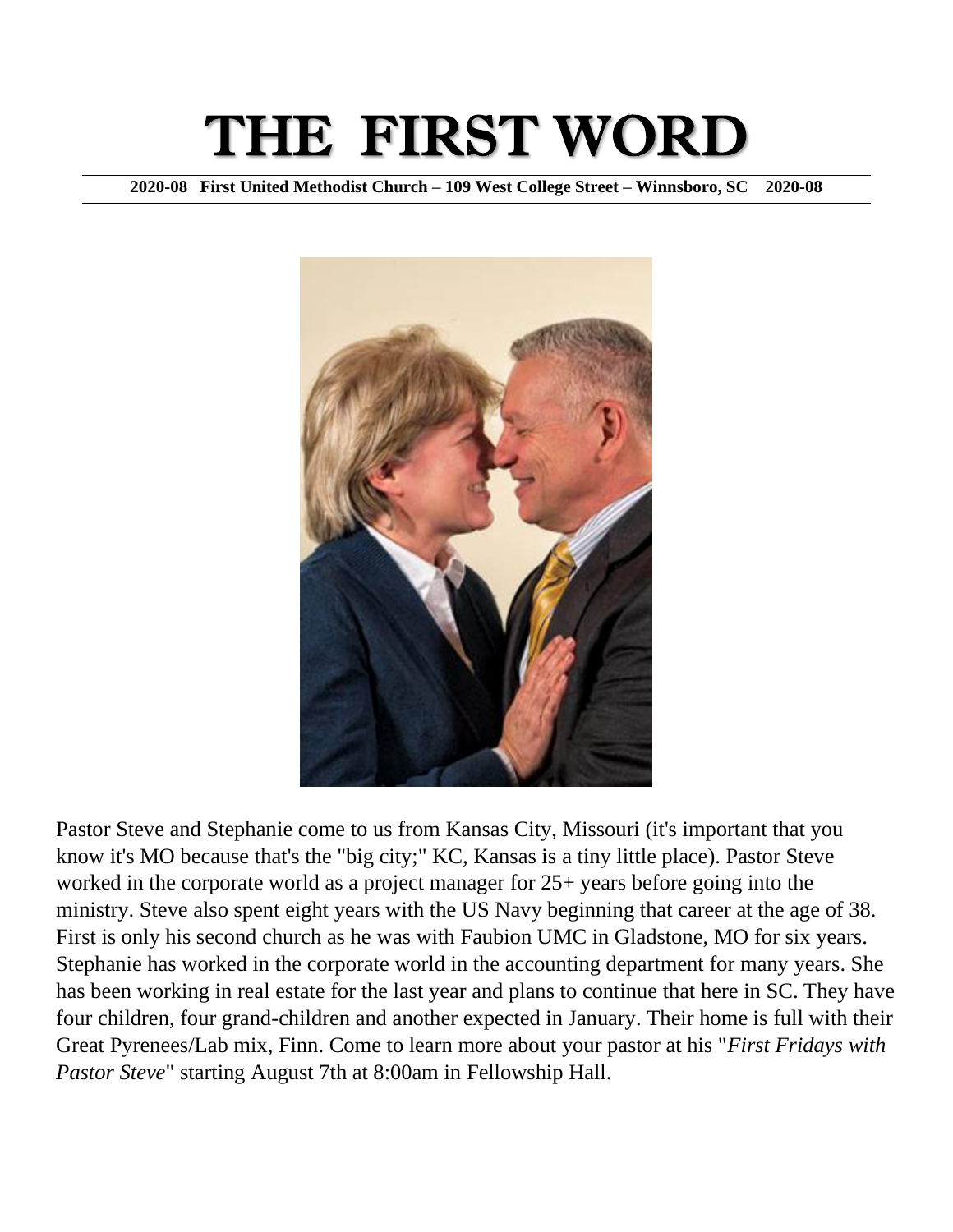#### **Kingdom of God Attacked**

If August weather is an indicator of the previous couple of months of our spring and summer, it's going to be a hot one. Heat, as we've seen, often brings out the impatience and intolerance of people.

Let me start by saying that I'm in prayer for our great nation. I'm in prayer for the communities that have been hit by the violence and rioting over the past number of months – both in our country and abroad. I'm in prayer for OUR community and the lives that we touch. I'm in prayer for each of you as you step out in this world to show God's love through your examples.

In the wake of the lives that have been taken, the death of police officers performing their difficult duties and the terroristic threats that seem to plague the world we live in daily, I want to encourage you. This will not be some great revelation that was given to me concerning the End Times. This will also not be a "fix-it" for the world's problems. This is from God's Word and will not be easy – Jesus told us it wouldn't be as Christians.

Matthew 11 looks at a time when John the Baptist was in prison and writing to Jesus. John has always been bold in his proclaiming the kingdom of God. Just to set the record straight, as Christians, we are living in the kingdom of God today – life on this earth under the rule of Christ! This kingdom, through us, must overshadow this world and the destructive nature found within it.

In John's question to Jesus, he appears to be robbed of his boldness and faith. He asks, "Are you the one who is to come, or should we be looking for another?" John asks Jesus if he is the Messiah who will save his people or just another prophet. Jesus sends back word to John that the blind are able to see, the deaf can now hear, skin diseases are cleansed, the dead are being raised and the poor have good news proclaimed to them. Jesus is asking John to answer his own question by proclaiming the good that God is doing.

When bad things happen, as humans, we tend to fixate on those things. The media doesn't give us a break as they discuss every angle of the tragedy. As people come together in social events, these tragedies and potential "fixes" are discussed, usually at someone's expense. Jesus even tells us in Matthew 11:12, "From the days of John the Baptist until now the kingdom of heaven is violently attacked as violent people seize it." But there is hope – and it begins with us.

God wants us to see the good in this world that he is doing. Much of what he is doing is through people like you and I who have our eyes fixated on Him. As Christians, we have a responsibility to demonstrate the kingdom of God to all those we come into contact with. Show love to that person as you hold the door for them with a smile and pleasant greeting. Show compassion for that person as you offer a compliment looking for the good in others. Show mercy as you ask God to let you be an encouragement to others for Him that day.

I pray that God uses you as you turn yourself over to Him in his kingdom!

Pastor Steve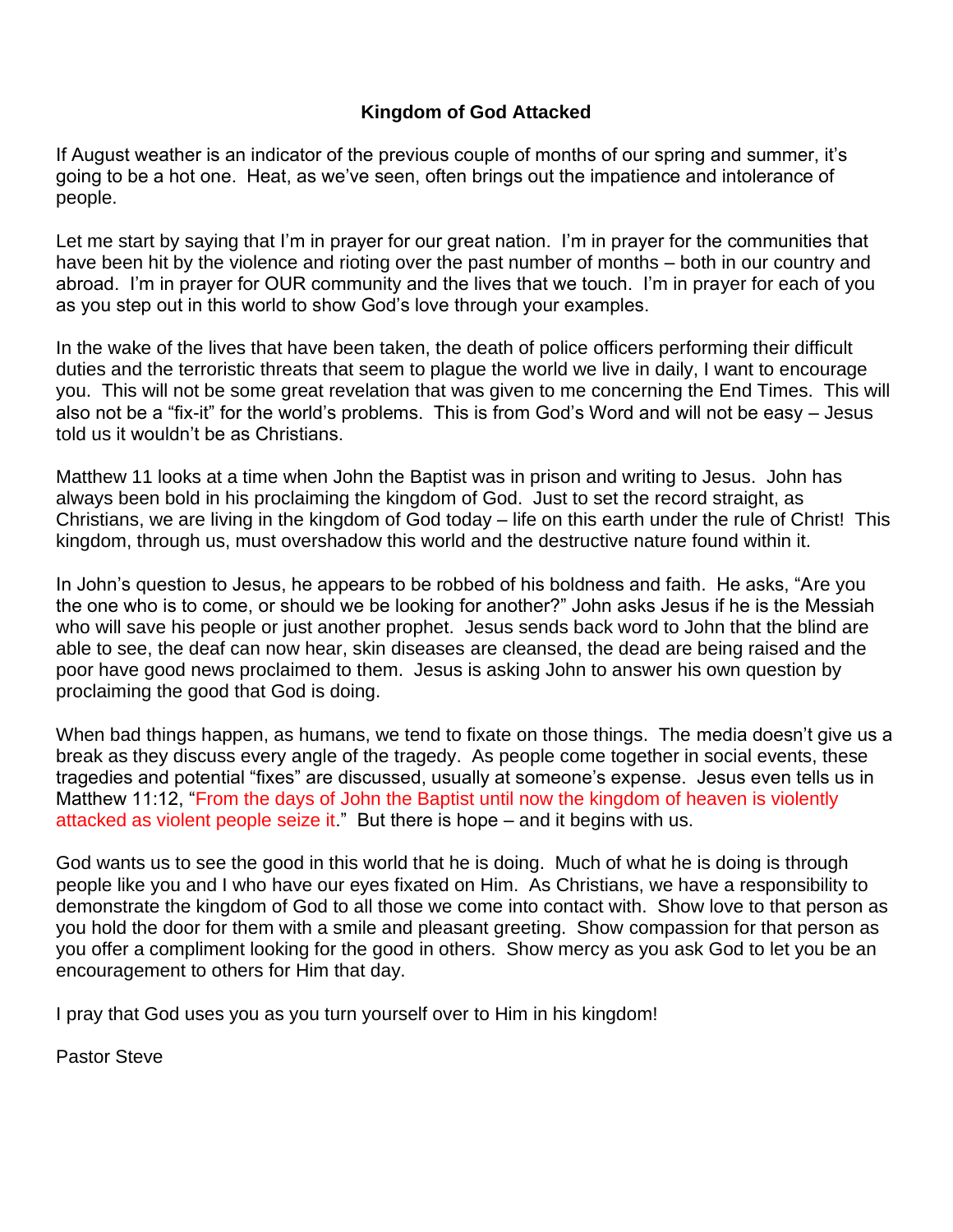

**TO MEMBERS OF OUR CHURCH FAMILY WITH BIRTHDAYS IN August If you do not see your birthday on** 

#### **the list, please let us know!**

- Aug. 2 Peggy Ayers
- Aug. 2 Lea Weed
- Aug. 8 Steve Elkins Aug 15 Virgil Porter
- Aug. 18 Alex Rabb
- Aug. 21 Eric Johnson
- Aug. 27 Brice Williams
- Aug. 31 Brad Williams
- Aug. 31 Doug Williams

**When you can, remember to send a card, call or visit:**

**Brent Dorrier,** NHC Parklane, Room 236, 7601 Parklane Road, Columbia, SC 29223

**Doris Myfelt** 3195 Rio Dosa Drive #2103, Lexington, KY 40509 (859)309-9284

**Dot Yon** Goodwin House Apt. #401, 3440 S. Jefferson Street Falls Church, VA 22041

**Lisa Lewis Meyer** 280 Berry Tree Lane, Columbia, SC 29223

**Mabel Ward** 320 Seven Farm Drive, The Summit Place/Daniel Island, Charleston, SC 29452

*Please, remember in prayer those serving our country in our armed forces both at home and overseas.*



Vickie Robinson, Fred Weed, The family of Brigitte Douglas, Jane Lee-Bonnett Jean Allison, George Taylor,

Mike Taylor, Louise Taylor, Susan Fowler-Hindall, Lisa Lewis Meyer, Marie Wood, Frank Martin, Brent Dorrier, Kenny Martin, Lynne Moore, Dean Gaddy, Bundy and Betty Bynum..

*People will stay on the prayer list one month. If after their four weeks you would like the person to stay on the prayer list, please call the church office.*

> **Visit us on our website at [www.firstumcwinnsboro.com](http://www.firstumcwinnsboro.com/) Visit us on Facebook, too!**

**Office Hours Monday through Thursday 7:30 a.m. until Noon Visit [www.firstumcwinnsboro.com](http://www.firstumcwinnsboro.com/) to see the calendar for the entire year.**

**Check on your friends and neighbors. Pick up some groceries for someone who cannot get out. Drop off a basket of fruit to a shut-in. We are all in this together. If you can't be anything during this time, BE KIND.**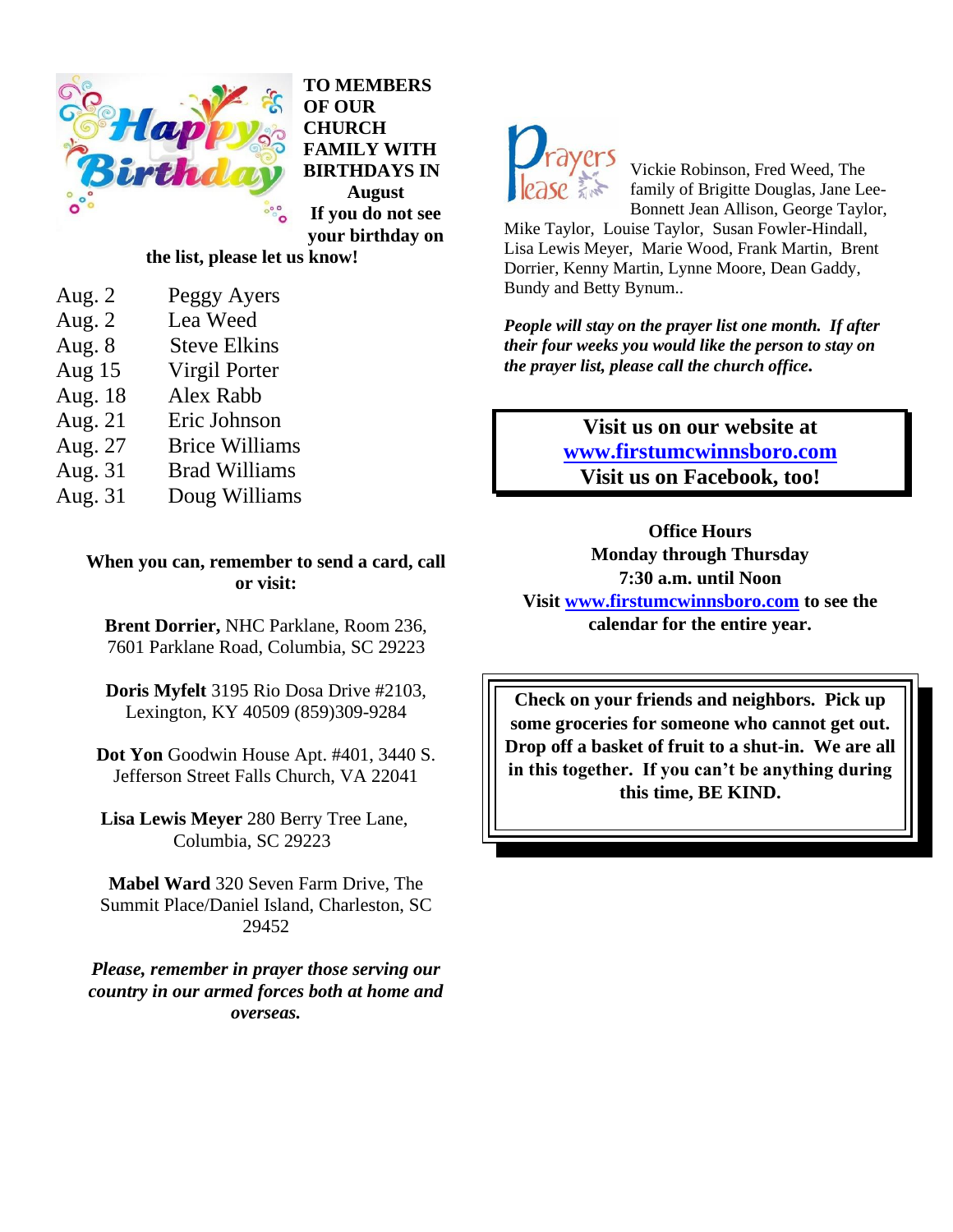

| <b>Sunday</b>                                                      | <b>Monday</b>                                                                                            | <b>Tuesday</b>          | Wednesday | <b>Thursday</b> | Friday         | <b>Saturday</b>  |
|--------------------------------------------------------------------|----------------------------------------------------------------------------------------------------------|-------------------------|-----------|-----------------|----------------|------------------|
|                                                                    |                                                                                                          |                         | 1         | 2               | $\mathfrak{z}$ | $\boldsymbol{l}$ |
| $\overline{2}$<br>Worship<br>Service in<br>Sanctuary<br>$11:00$ am | $\overline{\mathbf{3}}$<br><b>Red Cross</b><br><b>Blood Drive</b><br>$2:00~\mathrm{pm}$ until<br>7:00 pm | $\overline{\mathbf{4}}$ | 5         | 6               | $\overline{7}$ | 8                |
| 9<br>Worship<br>Service in<br>Sanctuary<br>$11:00$ am              | 10                                                                                                       | 11                      | 12        | 13              | 14             | 15               |
| 16<br>Worship<br>Service in<br>Sanctuary<br>$11:00$ am             | 17                                                                                                       | 18                      | 19        | 20              | 21             | 22               |
| 23<br>Worship<br>Service in<br>Sanctuary<br>$11:00$ am             | 24                                                                                                       | 25                      | 26        | 27              | 28             | 29               |
| 30<br>Worship<br>Service in<br>Sanctuary<br>$11:00$ am             | 31                                                                                                       |                         |           |                 |                |                  |

**PLEASE FOLLOW US ON FACEBOOK,<https://www.facebook.com/FirstUMCWinnsboro/> THE CHURCH WEBPAGE<https://www.firstumcwinnsboro.com/>**

#### **\*\*\*\*\*\*You can find all of Pastor Steve's sermons on our website under the heading, Sermons.\*\*\*\*\*\*\*\***

#### **PLEASE CONTINUE TO MAIL IN YOUR TITHES AND OFFERINGS, GIVE ON-LINE OR STOP BY THE MAIL DROP LOCATED ON THE COLLEGE STREET SIDE OF THE CHURCH NEXT TO THE BACK DOOR.**

### **Rev. Steve Elkins Contact Information**

**Cell Phone: 816 210 1076 Email: [1stumcpastor@gmail.com](mailto:1stumcpastor@gmail.com) Address: 101 Carlisle Avenue, Winnsboro SC**

> **Office Hours: Monday through Thursday 9:00 am until Noon**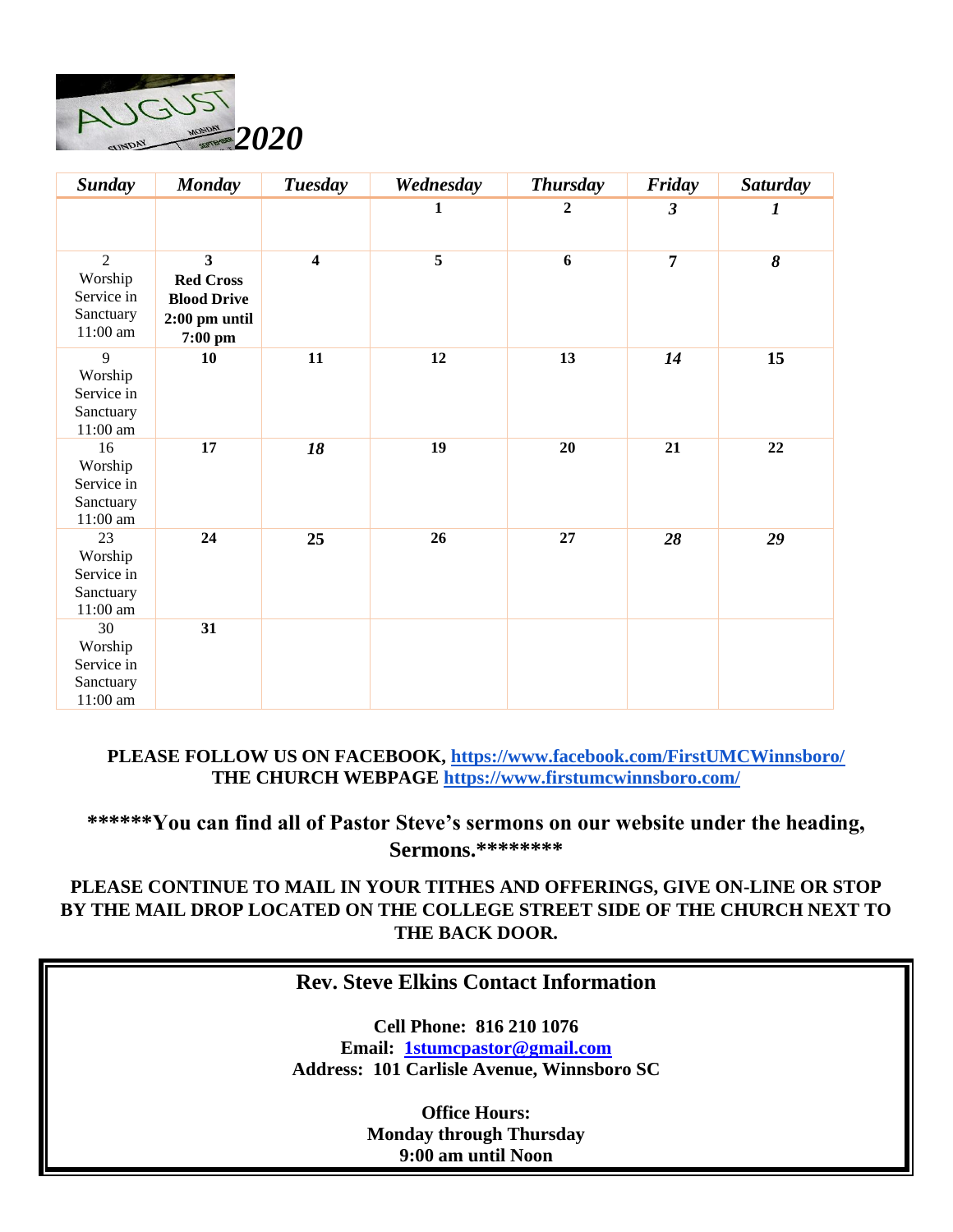# **In Memory**

**David Howard Pingley**

By Jack and Martha Wilkes

# **Julie McMaster Marion Robinson Mitzie Renwick**

**B**<sub>V</sub> William G. and Betsy Stevenson

**Evon Estes**

Marion and Mark Timms

## **Brigitte Douglas** By

Wilbur and Barbara Douglas Martha Westbrook-Conder Hubert and Bonnie Brice Kathy Davis Emerson and Dottie Couch Eric and Jena Johnson Skip and Marge Clarkson John and Carolyn Wolfe Boe and Beth Harwell Elton and Cherry Johnson Milton and Jane Hinnant William G. and Betsy Stevenson Bob and Tricia Drake Don and Mary Jim Gunter Brock and Brice Williams Carlisle and Becky Stevenson Cary and Susan Taylor Sabie and Claudia Cathcart

**Marion Robinson Mitzie Renwick John Johnson Oliver Johnson Brigitte Douglas**

By Ernie and Susan Hughes

## **Marion Robinson** By Jim and Esther Baughman



*The family of Brigitte Douglas would like to thank everyone in this church for the food, cards, prayers, visits, car parade and telephone calls. You helped to make things better during this stressful time.* 

*God Bless You ~*

*Jimmie, Jim, and Johnsie*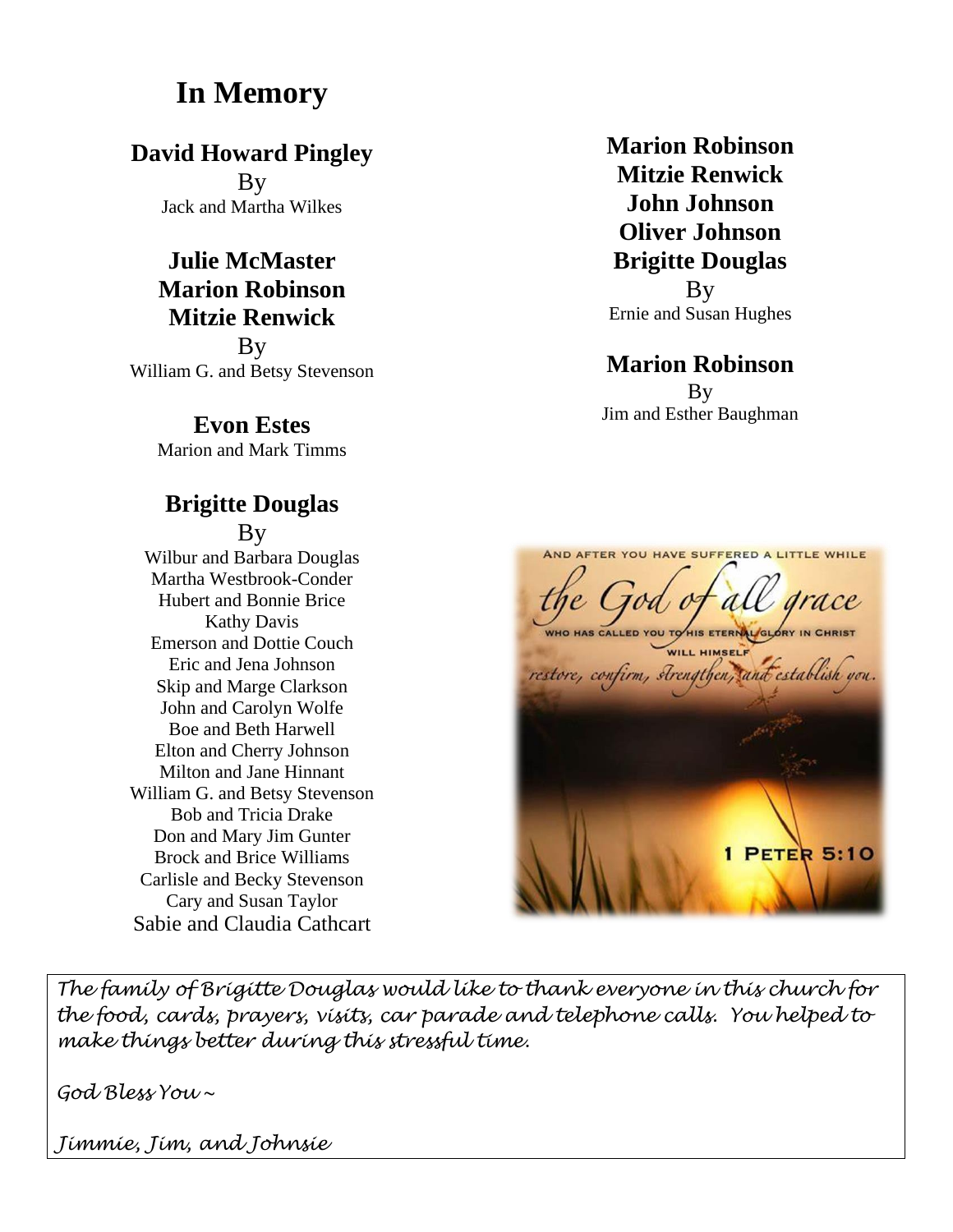

**This group of community church members (First Church of the Nazarene, Gordon Memorial Methodist and First United Methodist along with Fairfield County Sheriff deputies built these ramps for families in need (in this heat!). If you would like to join this group, please contact Steve McDonald.**



**Monday, August 3 2:00 pm until 7:00 pm. Fellowship Hall**

**Please consider saving a life. During these difficult times of Covid-19, the need for blood is great. Call the church office if you have any questions, or contact Linda Haslett for more information.**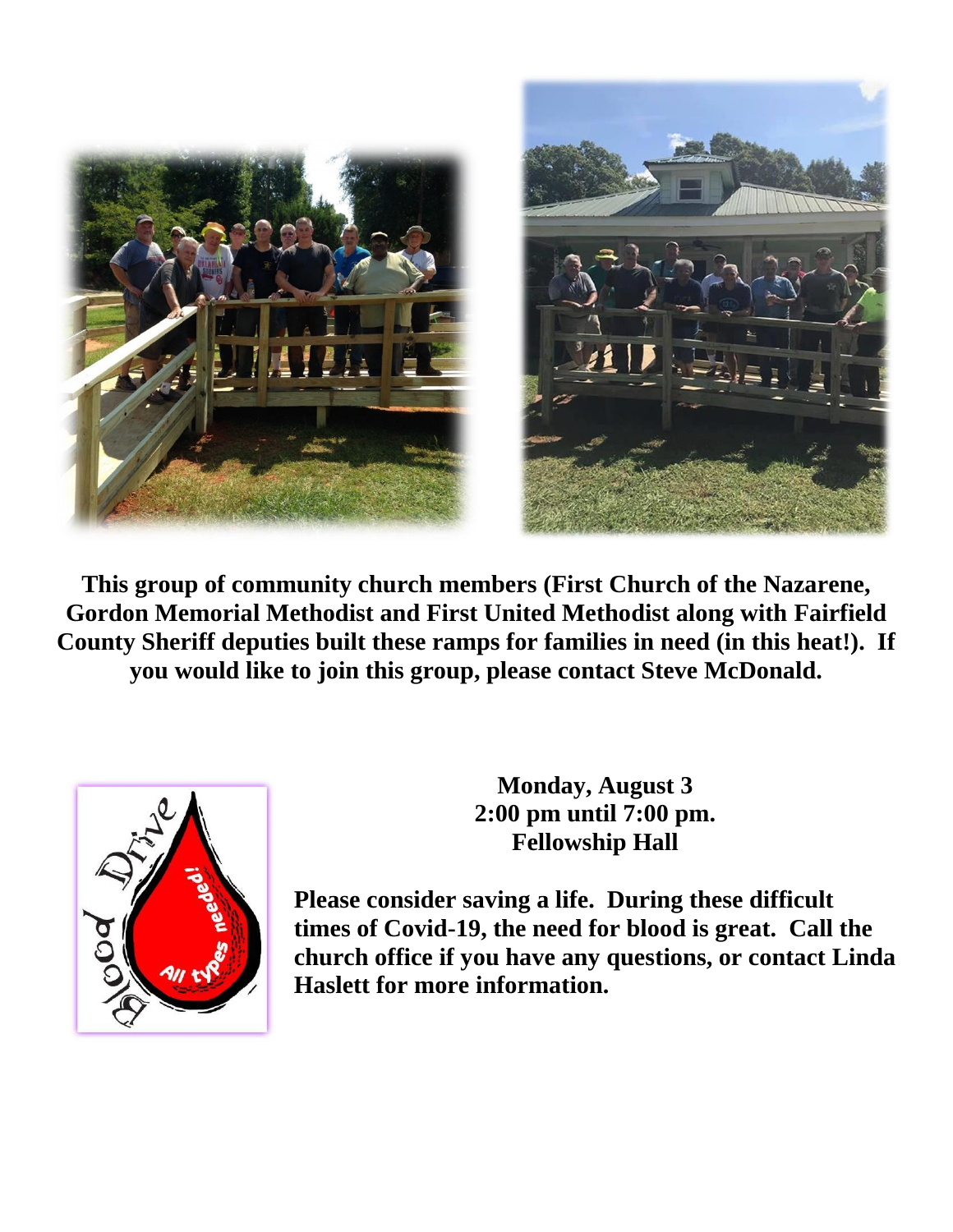

**Plans are still on for the Yard Sale. This is a huge event in the life of our church. While times are different and gatherings are filled with caution during the Covid-19 pandemic, we are still here to serve the less fortunate. The Yard Sale crew has worked many hours to prepare for this event. All money raised goes to missions and help in maintaining First United Methodist Church. If you would like more information or would like to make an early donation, please call the church office.** 



**The Blessing Box Ministry has taken a new route during the Covid-19 pandemic. We still prepare 80 bags of personal hygiene, socks, toilet paper, etc. for the shut-ins of Fairfield** 

**County. Instead of hosting this event at our church, we deliver 80 bags per month to the Council on Aging who in turn deliver the bags at the same time they deliver Meals on** 

**Wheels. It's a win, win for everybody! The Council delivers meals to 240 sites everyday. It now takes us 3 months to service all of these people. We still need your prayers and your monetary support to continue this important ministry of First United Methodist. If you have any questions, please contact the church office or call Jane Hinnant.**